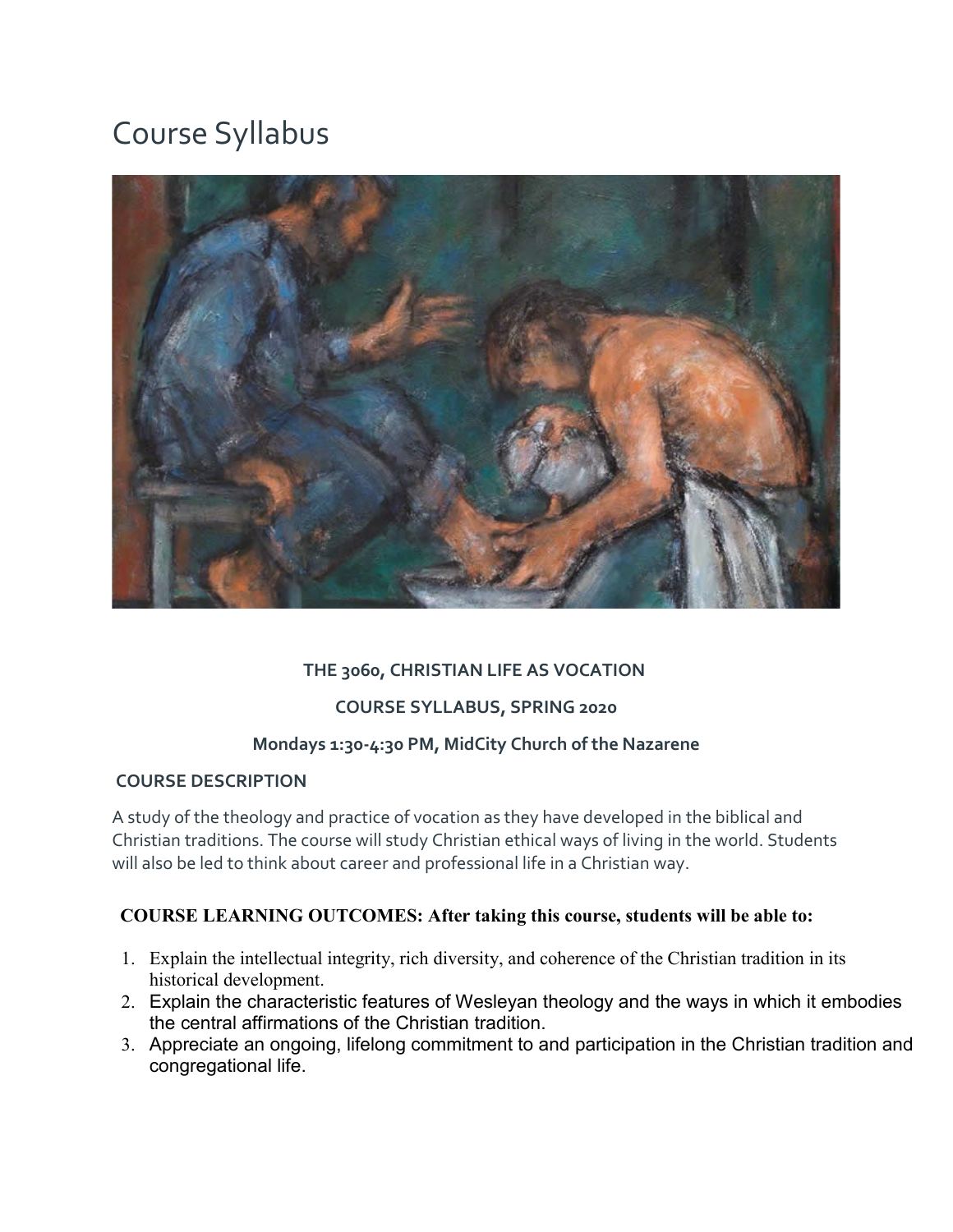**INTERACTION WITH PROFESSOR/OFFICE HOURS:** There are various ways that you might interact with me:

- We may talk before or after class;
- You may email me (markmann@pointloma.edu);
- You may meet with me in my office (Smee 206) by arrangement or during my posted office hours.

## **REQUIRED TEXTS (Available in PLNU Bookstore)**

- Elaine Heath, *Five Means of Grace: Experience God's Love the Wesleyan Way*
- Sonia Nazario, *Enrique's Journey*
- Henri Nouwen, *In the Name of Jesus: Reflections on Christian Leadership*
- Howard Thurman, *Jesus and the Disinherited*
- Bernie van de Walle, *Rethinking Holiness: A Theological Introduction*
- Tish Harrison Warren, *Liturgy of the Ordinary: Sacred Practices in Everyday Life*

Additional readings and electronic resources as assigned in the Modules.

## **COURSE SCHEDULE AND ASSIGNMENTS**

Course expectations and assignments are detailed in the Modules.

#### **Assignments Points**

| Assignment                     | Points    |  |  |  |
|--------------------------------|-----------|--|--|--|
| Journal:                       | 20X13=260 |  |  |  |
| Passing the Peace:             | 20        |  |  |  |
| Autobiography:                 | 100       |  |  |  |
| Practice Reflections: 50x7=350 |           |  |  |  |
| MidCity Ministry:              | 100       |  |  |  |
| Saint Presentation:            | 50        |  |  |  |
| Final Paper:                   | 100       |  |  |  |
| Total:                         | 1000      |  |  |  |
| <b>Grading Scale:</b>          |           |  |  |  |
| A=93-100% A-=90-92%            |           |  |  |  |
| B+=87-89%. B=83-86%. B-=80-82% |           |  |  |  |
| C+=77-79%. C=73-76%. C-=70-72% |           |  |  |  |
|                                |           |  |  |  |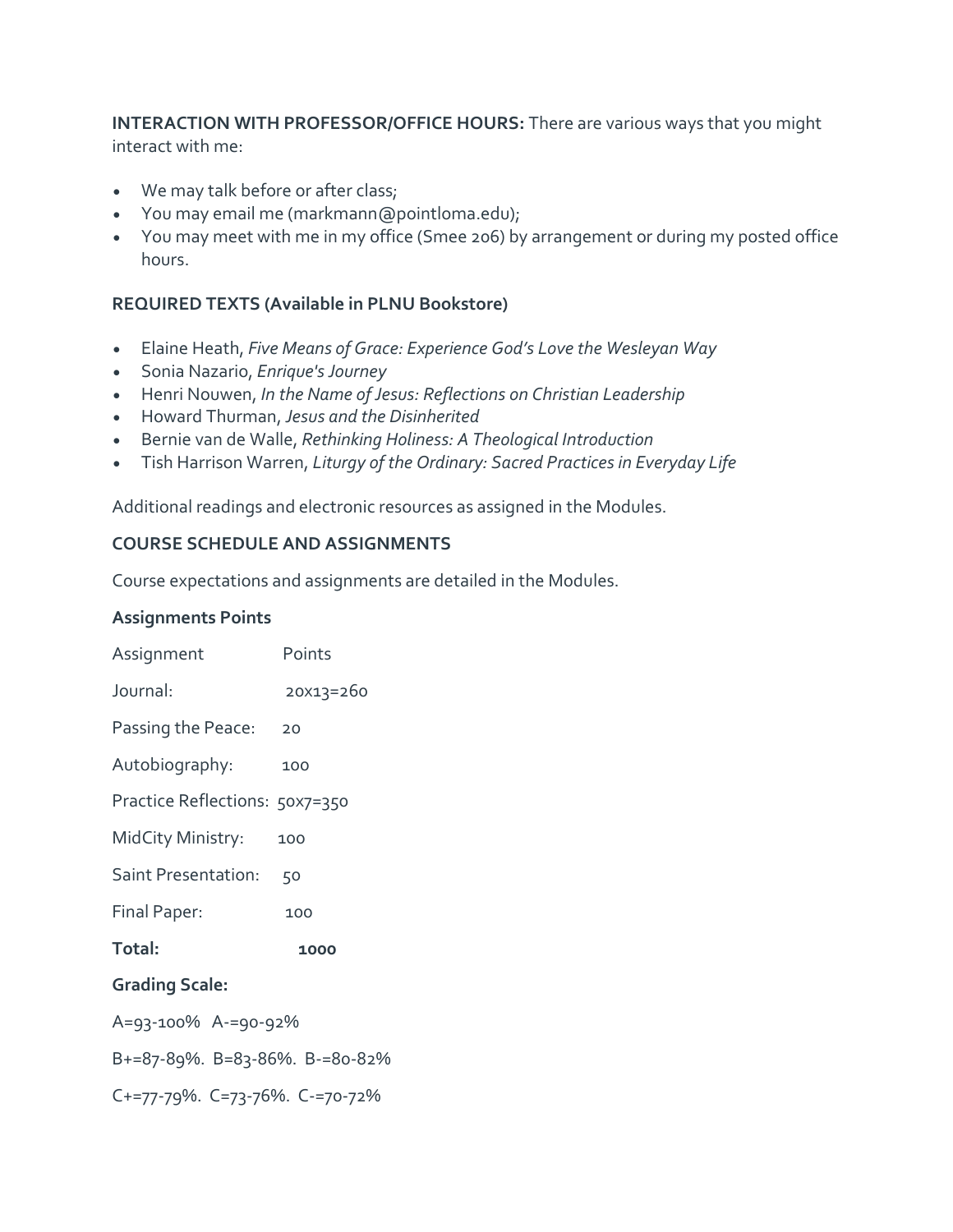D+=67-69%. D=63-66%. D-=60-62%

F=0-59%

## **LATE ASSIGNMENTS**

All assignments are to be submitted in by the time dictated in Canvas for full credit. I do accept assignments turned in late, but for a 10% grade reduction for each 24 hours past the assigned deadline. I only accept late assignments for full credit for unusual circumstances, and this should be addressed with me as soon as possible. I also recommend that you plan **not** to wait until the last minute to turn in assignment, as an assignment turned in five minutes late will be considered one day late.

## **ATTENDANCE POLICY**

I maintain a strict and inflexible attendance policy for this class. If you arrive late you will be listed as tardy. More than fifteen minutes late for a class is counted as an absence. Two tardies will count as an absence.

PLNU maintains a fairly tough stance concerning attendance: "any student whose number of absences in a class, for any reason, exceeds the equivalent of one-and-one half weeks of class may be de-enrolled from the class with a failing grade." This means two classes, four tardies or any combination thereof. Be forewarned!

## **SCHOOL OF THEOLOGY INCLUSIVE LANGUAGE POLICY**

The School of Theology and Christian Ministry is committed to the equality of women and men. Recognizing that people have often used the English language ins ways that imply the exclusion or inferiority of women, the department urges students, faculty and staff to avoid sexist language in public discourse, in classroom discussion, and in their writings.

## **PLNU COPYRIGHT POLICY**

Point Loma Nazarene University, as a non-profit educational institution, is entitled by law to use materials protected by the US Copyright Act for classroom education. Any use of those materials outside the class may violate the law.

## **PLNU ACADEMIC HONESTY POLICY**

Students should demonstrate academic honesty by doing original work and by giving appropriate credit to the ideas of others. Academic dishonesty is the act of presenting information, ideas, and/or concepts as one's own when in reality they are the results of another person's creativity and effort. A faculty member who believes a situation involving academic dishonesty has been detected may assign a failing grade for that assignment or examination, or, depending on the seriousness of the offense, for the course. Faculty should follow and students may appeal using the procedure in the university Catalog. See Academic Policies for definitions of kinds of academic dishonesty and for further policy information.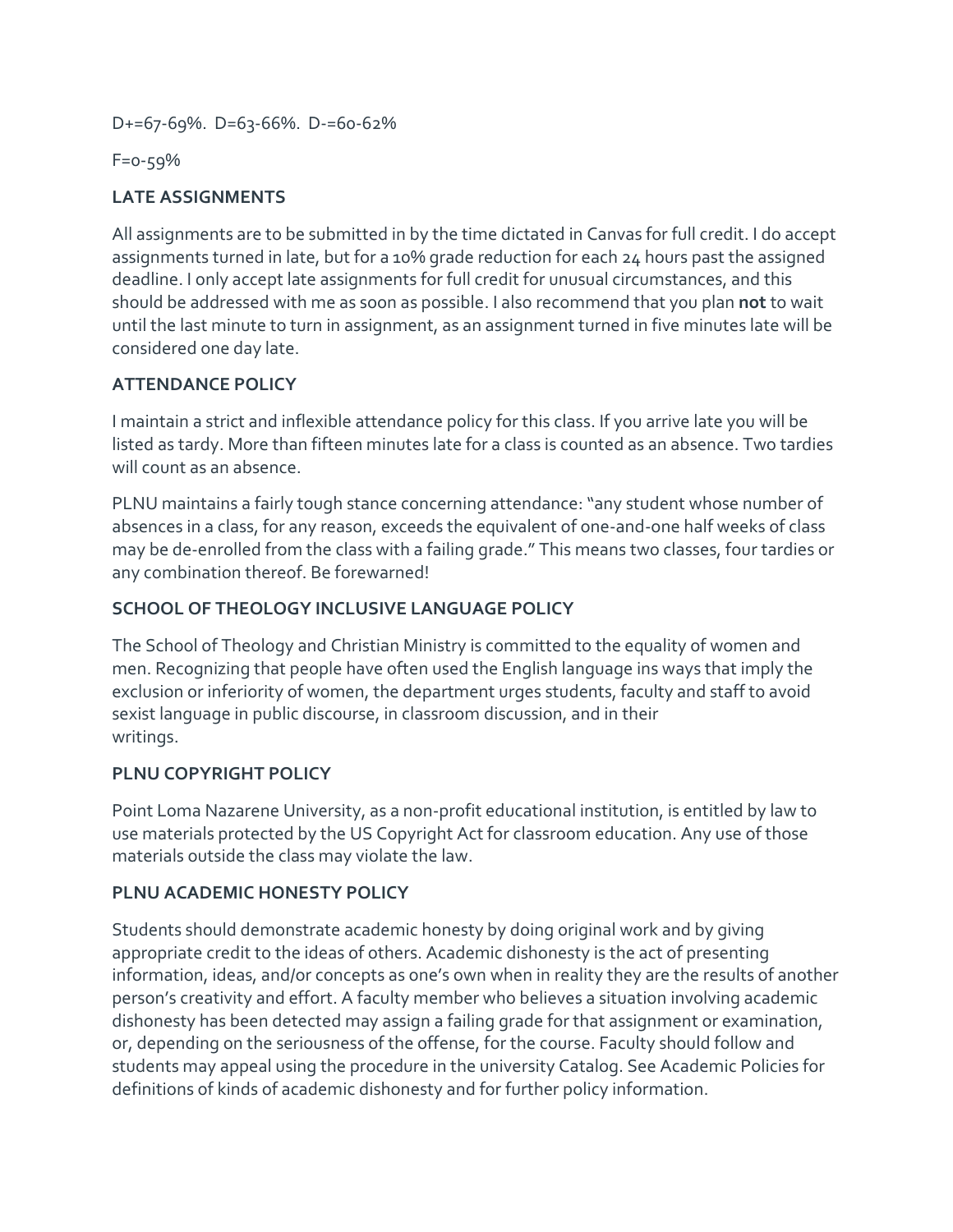## **ACADEMIC ACCOMMODATIONS**

While all students are expected to meet the minimum standards for completion of this course as established by the instructor, students with disabilities may require academic adjustments, modifications or auxiliary aids/services. At Point Loma Nazarene University (PLNU), these students are requested to register with the Disability Resource Center (DRC), located in the Bond Academic Center. (DRC@pointloma.edu or 619-849-2486). The DRC's policies and procedures for assisting such students in the development of an appropriate academic adjustment plan (AP) allows PLNU to comply with Section 504 of the Rehabilitation Act and the Americans with Disabilities Act. Section 504 (a) prohibits discrimination against students with special needs and guarantees all qualified students equal access to and benefits of PLNU programs and activities. After the student files the required documentation, the DRC, in conjunction with the student, will develop an AP to meet that student's specific learning needs. The DRC will thereafter email the student's AP to all faculty who teach courses in which the student is enrolled each semester. The AP must be implemented in all such courses.

If students do not wish to avail themselves of some or all of the elements of their AP in a particular course, it is the responsibility of those students to notify their professor in that course. PLNU highly recommends that DRC students speak with their professors during the first two weeks of each semester about the applicability of their AP in that particular course and/or if they do not desire to take advantage of some or all of the elements of their AP in that course.

| Date             | <b>Details</b> |                                                                                            |                                        |
|------------------|----------------|--------------------------------------------------------------------------------------------|----------------------------------------|
| Fri Jan 17, 2020 |                | Assignment Christian Practice: Passing the Peace<br>Assignment Week I Readings and Journal | due by $11:59$ pm<br>due by $11:59$ pm |
| Tue Jan 21, 2020 | Assignment     | <b>Week II Readings and Journal</b>                                                        | due by $11:59$ pm                      |
| Thu Jan 23, 2020 | Assignment     | <b>Christian Practice: Adopt a Saint</b>                                                   | due by $11:59$ pm                      |
| Tue Jan 28, 2020 | Assignment     | <b>Week III Readings and Journal</b>                                                       | due by $11:59$ pm                      |
| Thu Jan 30, 2020 | Assignment     | <b>Christian Practice: Spiritual</b><br>Autobiography                                      | due by 11:59pm                         |
| Tue Feb 4, 2020  | Assignment     | <b>Week IV Readings and Journal</b>                                                        | due by $11:59$ pm                      |

## Course Summary: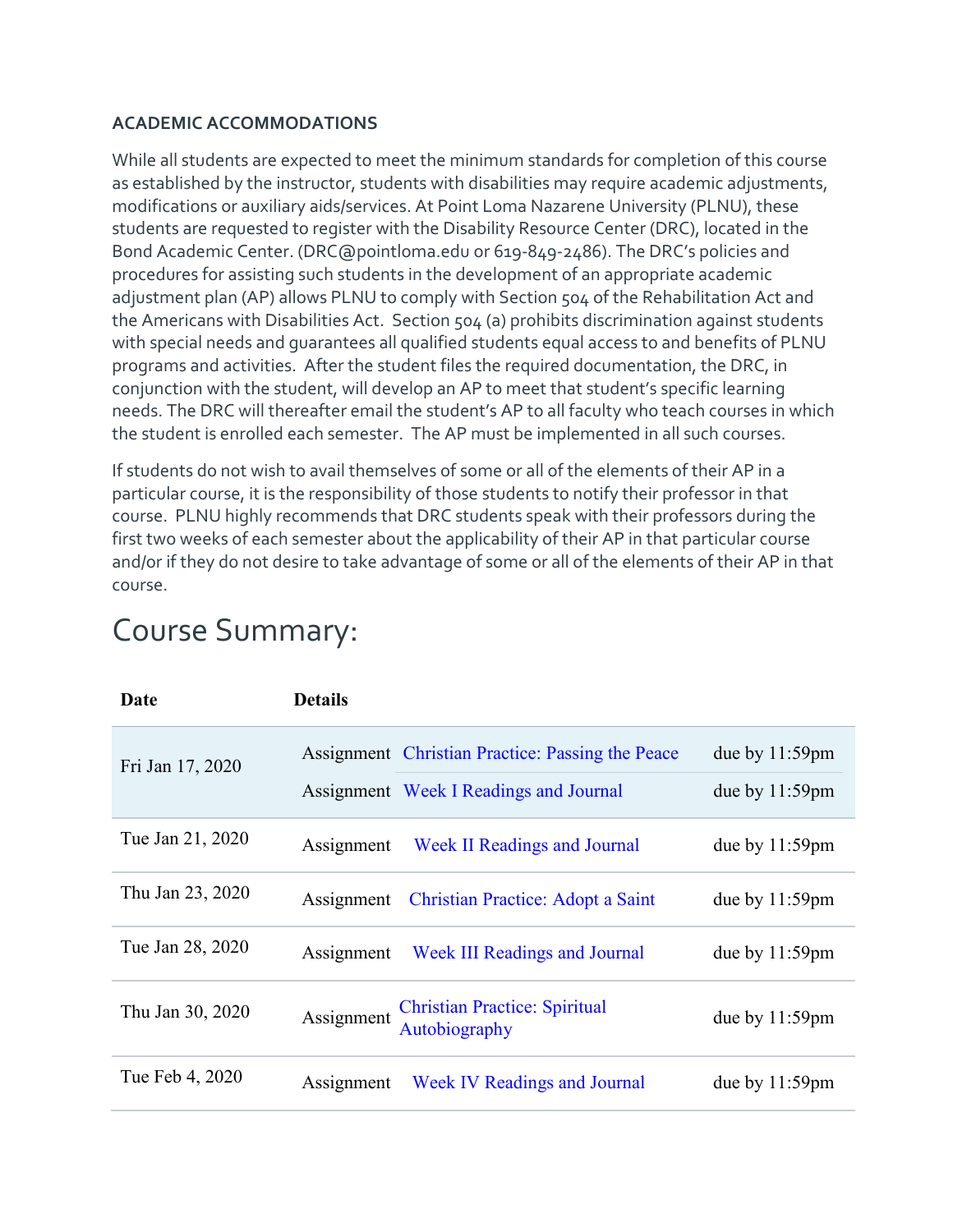| <b>Date</b>      | <b>Details</b> |                                                                             |                   |
|------------------|----------------|-----------------------------------------------------------------------------|-------------------|
| Tue Feb 11, 2020 | Assignment     | <b>Week V Readings and Journal</b>                                          | due by $11:59$ pm |
| Thu Feb 13, 2020 | Assignment     | <b>Christian Practice: Examen (Self-</b><br><b>Examination and Prayer)</b>  | due by 11:59pm    |
| Tue Feb 18, 2020 | Assignment     | <b>Week VI Readings and Journal</b>                                         | due by $11:59$ pm |
| Thu Feb 20, 2020 | Assignment     | <b>Christian Practice: Worship at</b><br><b>Liturgical Church</b>           | due by $11:59$ pm |
| Tue Feb 25, 2020 | Assignment     | <b>Week VII Readings and Journal</b>                                        | due by $11:59$ pm |
| Thu Feb 27, 2020 | Assignment     | <b>Christian Practice: Fasting</b>                                          | due by $11:59$ pm |
| Tue Mar 3, 2020  | Assignment     | <b>Week VIII Readings and Journal</b>                                       | due by $11:59$ pm |
| Thu Mar 5, 2020  | Assignment     | <b>Christian Practice Reflection:</b><br><b>Wesleyan Class Meeting</b>      | due by $11:59$ pm |
| Tue Mar 17, 2020 | Assignment     | <b>Week IX Readings and Journal</b>                                         | due by $11:59$ pm |
| Thu Mar 19, 2020 | Assignment     | <b>Christian Practice Reflection: Worship</b><br>with Immigrants & Refugees | due by $11:59$ pm |
| Thu Mar 26, 2020 | Assignment     | Christian Practice Reflection: Act of<br>Mercy                              | due by 11:59pm    |
|                  |                | Assignment Week X Readings and Journal                                      | due by $11:59$ pm |
| Tue Mar 31, 2020 | Assignment     | <b>Week XI Readings and Journal</b>                                         | due by $11:59$ pm |
| Thu Apr 2, 2020  | Assignment     | <b>Christian Practice Reflection: Seeing</b><br>Injustice                   | due by $11:59$ pm |
| Tue Apr 7, 2020  | Assignment     | <b>Week XII Readings and Journal</b>                                        | due by $11:59$ pm |